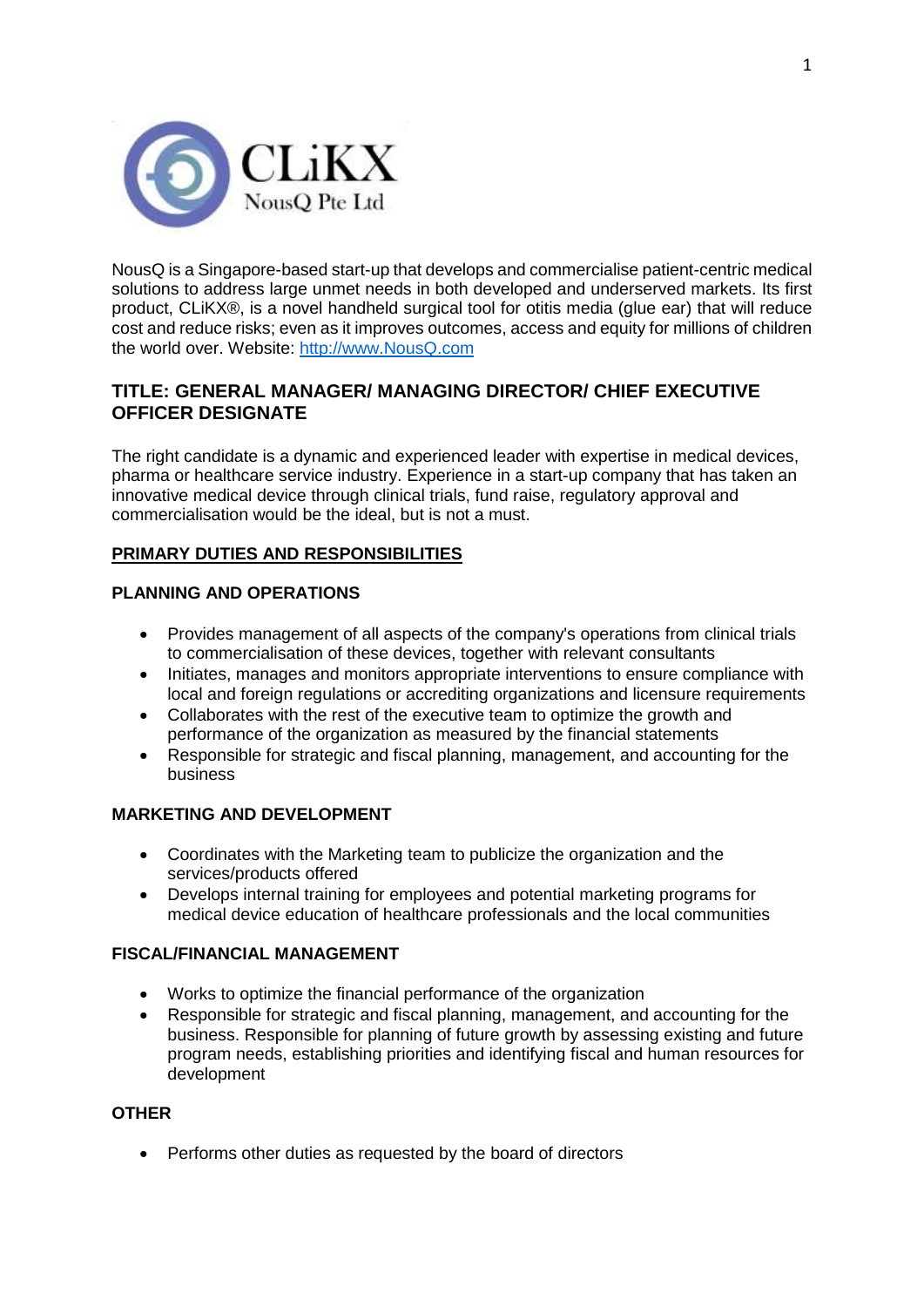### **KNOWLEDGE, SKILLS, AND ABILITIES**

- Experience managing a medical device, pharmaceutical or related healthcare business is advantageous
- Excellent problem solving skills and the ability to identify opportunities to improve process
- Superior leadership skills and experience, particularly in cultivating a high performing leadership team and in developing and maintaining excellent relations with staff at all levels
- Excellent people skills, written and verbal communication skills are mandatory as well as basic computer literacy and skills
- Strong financial management skills
- Ability to translate vision into a strategic plan and execute the plan with excellence
- Experience developing revenues and optimizing the revenue cycle in a clinical setting
- Ability to effectively analyse complex business issues/problems and lead/influence individuals and groups in developing and implementing successful resolution tactics
- A results-oriented individual with a reputation of doing what it takes to get the job done
- High degree of resilience, persistence and the ability to thrive in an environment of rapid change
- A high sense of urgency and experience operating effectively in a fast-paced startup environment requiring the skill to handle multiple priorities simultaneously and with limited manpower and resources at the start.

### **EDUCATION & WORK EXPERIENCE REQUIREMENTS**

- Master's Degree (preferably MBA, MHA or MPH) and/or equivalent combination of experience and education preferred
- Minimum of 8 years of progressive and effective leadership experience

Contact: Dr Lynne Lim, Founder [\(lynne@clikxmed.com](mailto:lynne@clikxmed.com) )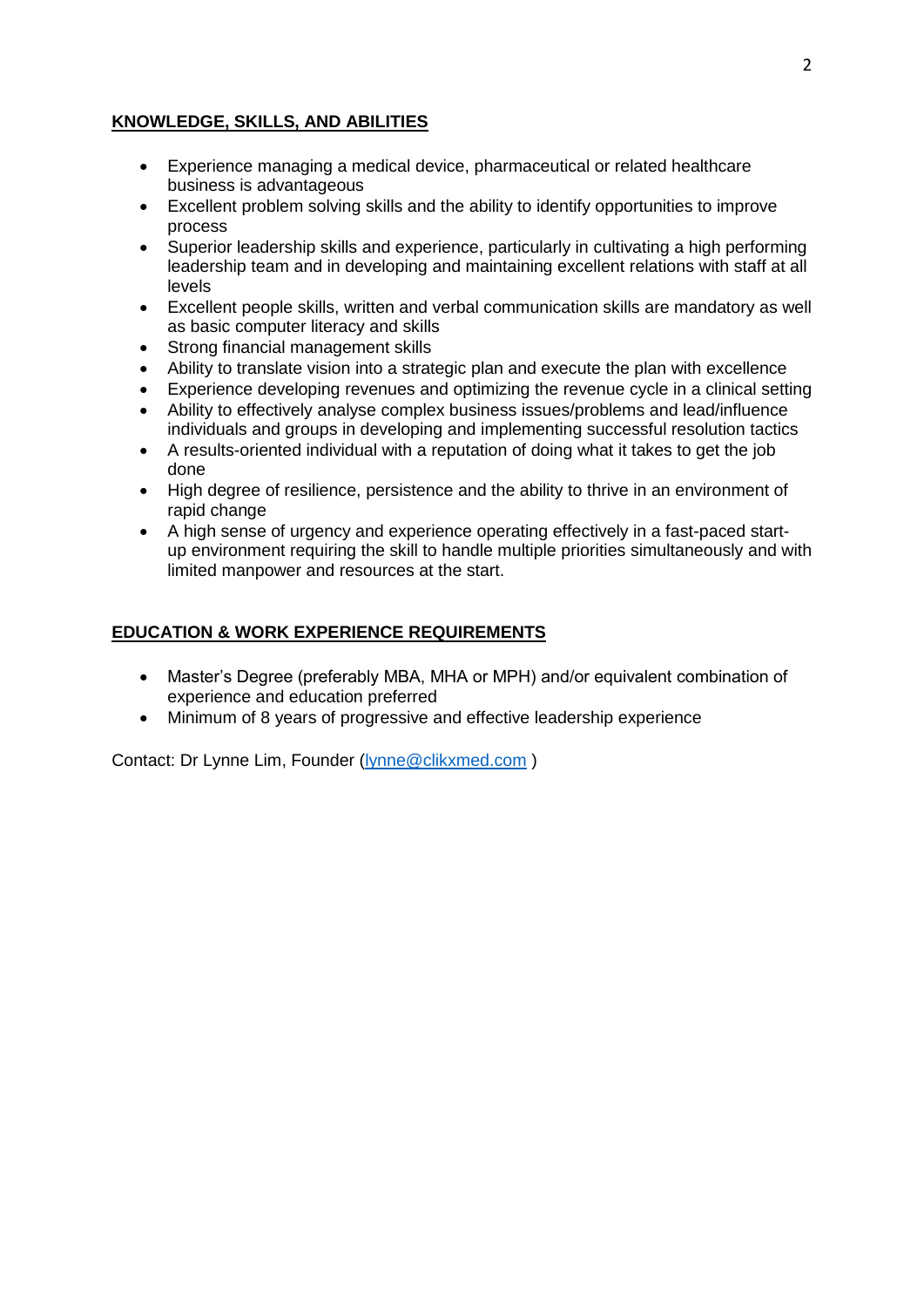

## **Title: Senior Firmware Engineer**

An exciting MedTech startup is looking for a senior firmware engineer to be part of the growing team to translate their surgical medical device (CLiKX device) into a viable and sustainable business to create value and improve the lives of millions of children worldwide. The novel surgical device addresses a key issue in the Ear, Nose & Throat sector and a huge market. It has garnered Seed Round funding, and is undergoing Firstin-Man human clinical trial in 2022, and targets regulatory approvals and commercialization in 2024 - 2025.

## **Profile / Qualifications:**

This position is for an engineer with Bachelor's or Master's degree in Computer Science/ Electronics/Computer Engineering with at least 3 years of experience in embedded system development. The engineer will be a part of the startup team focusing on product realization process.

- Good understanding of medical device firmware design and development processes and preferably with prior experience in product realization process.
- Relevant experiences include coding with programming language such as C/C++ and/or competent in applying other similar IDEs/toolchains for firmware development.
- Knowledgeable in quality concepts including verification and validation, and reliability testing.
- Good understanding of medical device software regulatory requirements, such as ISO62304 is a plus.
- Experience in AI-related firmware development is a plus.
- Excellent communication skills in spoken and written English and good interpersonal skills to engage and interact with team members, vendors, consultant and any potential third party.
- Possess a high level of integrity, independent, self-motivated and enjoy working in a fast-paced startup environment.

### **Job Description**

The responsibilities in supporting product development team include but are not limited to: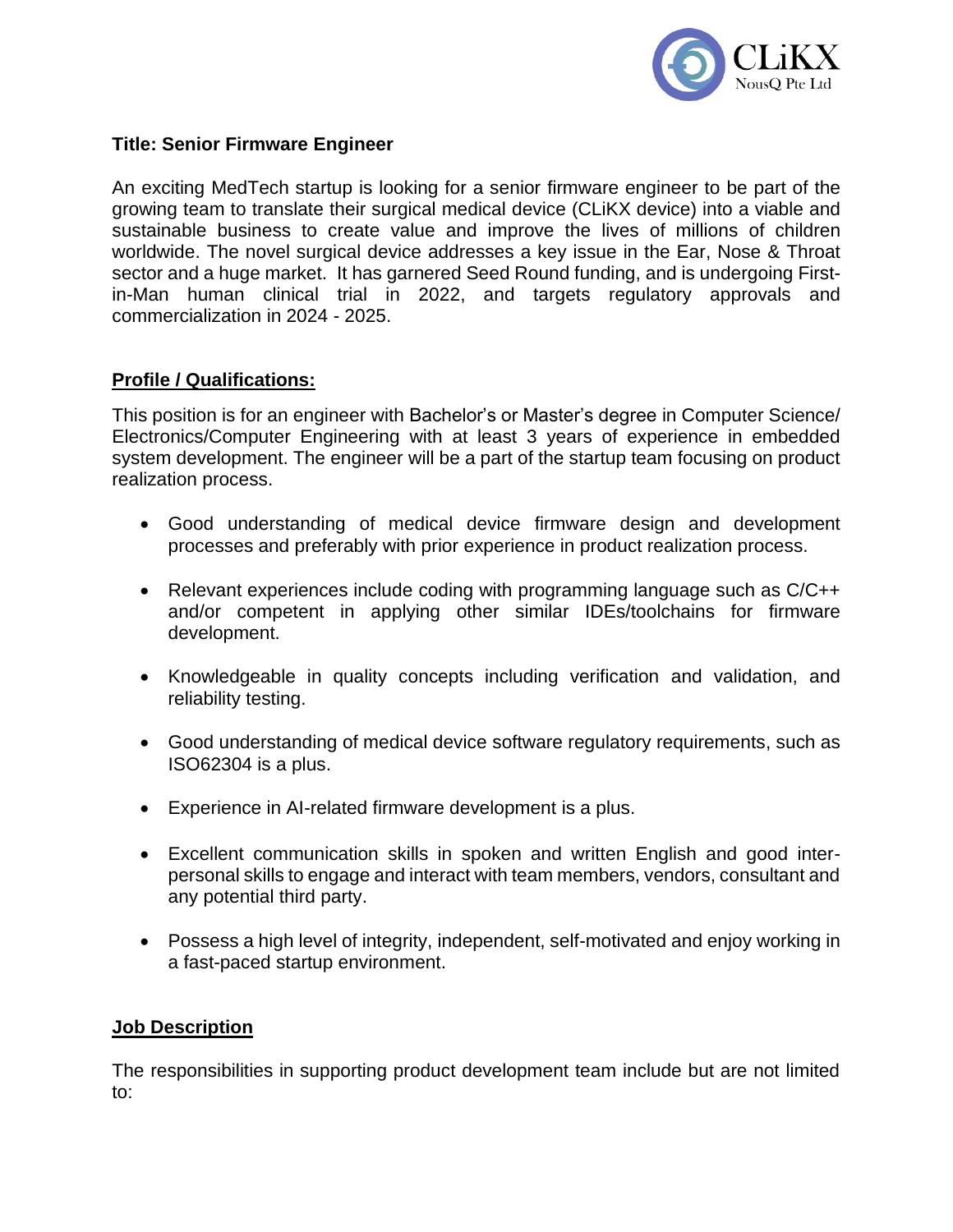

- Participate in ideation, conceptualization, design and iteration, verification and validation, manufacturing support for high potential new medical technologies involving firmware.
- Involve in design reviews to identify issues and derive robust solutions that meet the intended use, safety and effectiveness, as well as quality of the product.
- Collaborate with manufacturing partners to communicate design concepts, technical and/or business trade-offs, and engineering solutions.
- Perform firmware engineering tasks including:
	- Translate / refine high-level requirements into the architecture and engineering specifications of the firmware system
	- Design, develop, integrate and debug/troubleshoot the embedded system / MCU related hardware to meet the defined objectives, targeted cost and schedule.
	- Support the development and execution of relevant test plans, including unit test, integration test and system test to verify and validate that the product is able to meet all requirements.
	- Support functional and reliability tests to ensure safety and performance of the overall product systems.
- Generate and maintain the necessary documentation for the firmware systems, including design documents, firmware architecture, schematics, SOP/work instructions, Device Master Record (DMR) and other documentations needed to meet the regulatory requirements such as Design History File (DHF), ISO62304, ISO13485 & FDA 21 CFR Part 820.
- Oversee firmware design change orders and support any relevant verification and validation activities.
- Support ad-hoc administrative duties as and when required to ensure smooth operation of the company's activities.

Please send application to Mr Gan Chee Wee at [cheewee@clikxmed.com](mailto:cheewee@clikxmed.com) with your CV and 2 recommendation letters.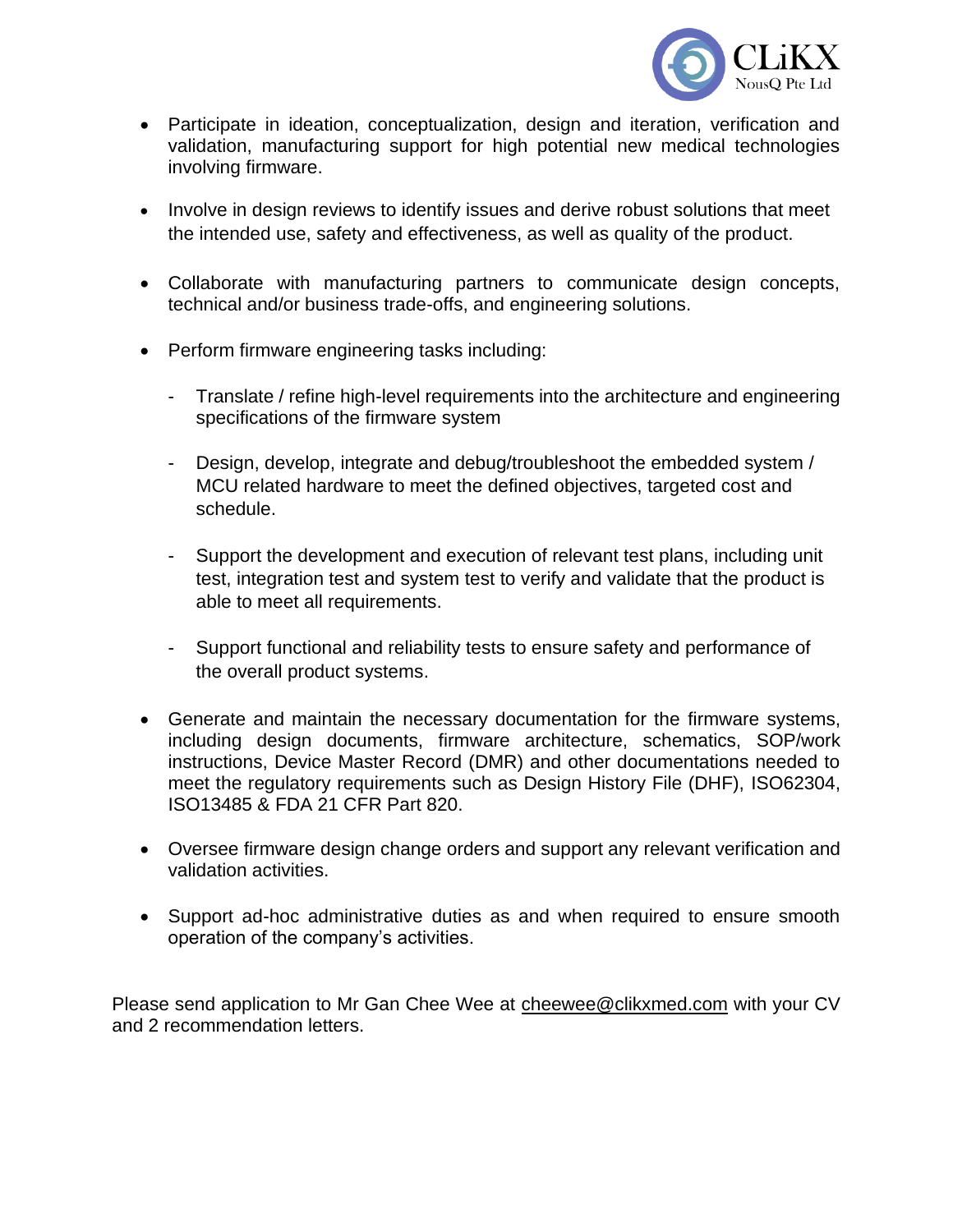

## Title: Senior Mechanical Engineer

An exciting MedTech startup is looking for a senior mechanical engineer to be part of the growing team to translate their surgical medical device (CLiKX device) into a viable and sustainable business to create value and improve the lives of millions of children worldwide. The novel surgical device addresses a key issue in the Ear, Nose & Throat sector and a huge market. It has garnered Seed Round funding, and is undergoing Firstin-Man human clinical trial in 2022, and targets regulatory approvals and commercialization in 2025.

## Profile / Qualifications:

This position is for an engineer with relevant Bachelor's or Master's degree with at least 3 years of experience in mechanical engineering. The engineer will be a part of the startup team focusing on product realization process.

- Good understanding of medical device design and development processes and preferably with prior experience in product realization process.
- Other relevant experience include part and mechanism design, prototyping, fabrication or manufacturing techniques such as CNC and injection moulding, tolerance analysis, modeling, FMEA and Finite Element Analysis.
- Working knowledge of CAD tools, including SolidWorks / Autodesk or other equivalent tools and packages.
- Knowledgeable in quality concepts including designing for manufacturability, verification and reliability testing.
- Strong desire to work on mechanical systems in medical product development.
- Excellent communication skills in spoken and written English and good interpersonal skills to engage and interact with team members, vendors, consultant and any potential third party.
- Possess a high level of integrity, independent, self-motivated and enjoy working in a fast-paced startup environment.

## Job Description:

The responsibilities in supporting product development team include but are not limited to: